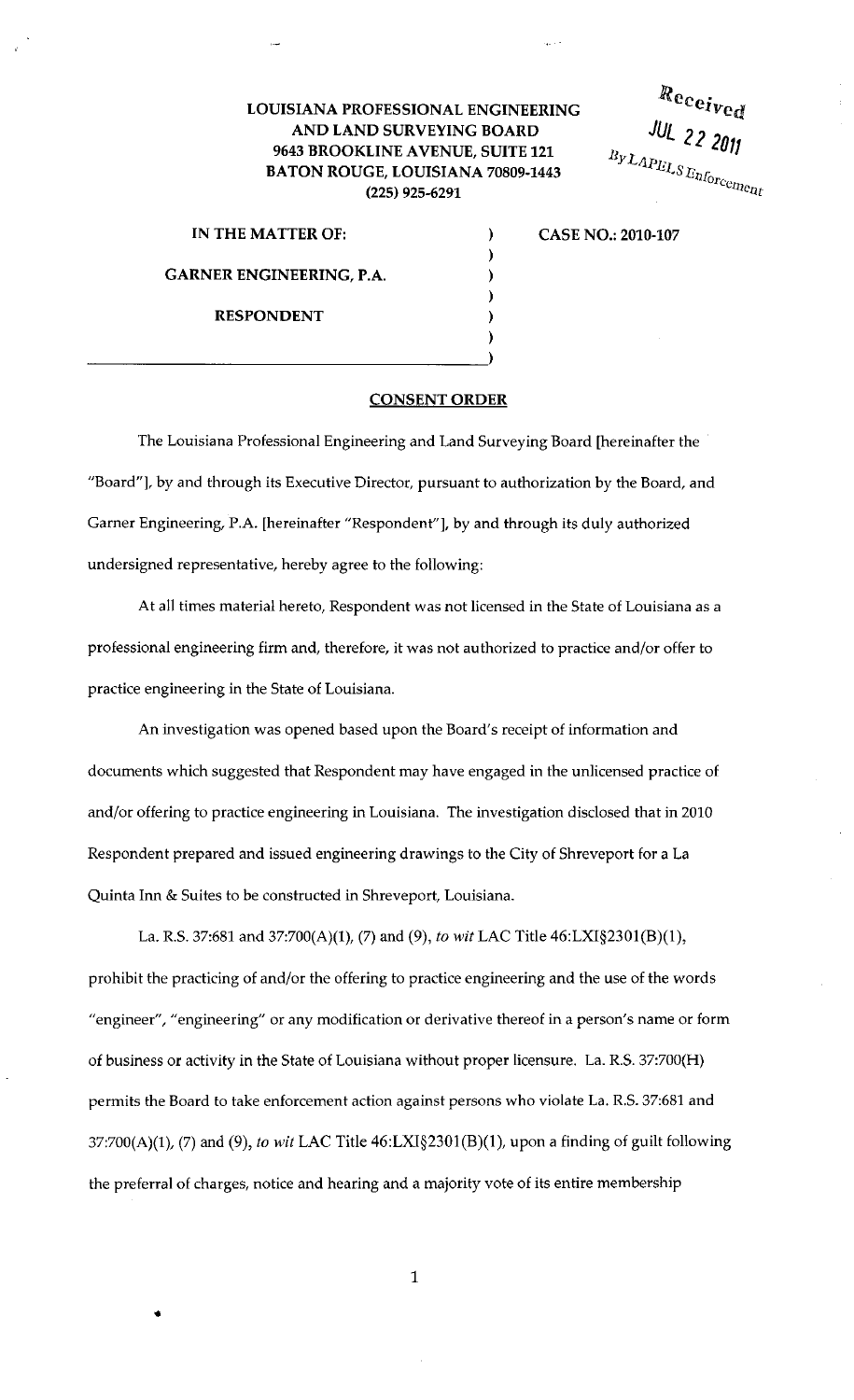authorized to participate in the proceeding. La. R.S. 37:681, La. R.S. 37:700(A)(1 }, (7) and (9), La. R.S. 37:700(H) and LAC Title 46:LXI§230l(B}(l} were in effect at all times material hereto.

It is undisputed that (a) at all times material hereto Respondent was not licensed to practice and/or offer to practice engineering in Louisiana and (b) in 2010 Respondent practiced and/or offered to practice engineering and used the word "engineering" in its name or form of business or activity in Louisiana without proper licensure.

By letter dated June 16, 2011, the Board gave notice to Respondent that it was considering the preferral of charges against Respondent on the grounds that it may have violated La. R.S. 37:681 and 37:700(A)(1), (7) and (9), *to* wit LAC Title 46:LXI§230l(B}(l), relative to practicing and/or offering to practice engineering and using the words "engineer", "engineering" or any modification or derivative thereof in a person's name or form of business or activity in Louisiana without proper licensure.

Wishing to dispense with the need for further enforcement action and to conclude the instant proceeding without further delay and expense, for the purpose of this proceeding only, Respondent and the Board do hereby enter into this Consent Order, in which Respondent of its own free will consents to the issuance of a Consent Order by the Board, wherein Respondent agrees to (a) pay a fine of two thousand five hundred (\$2,500.00) dollars; (b) pay administrative costs of three hundred one and 14/100 (\$301.14) dollars; (c) immediately cease and desist the practicing of and/or offering to practice engineering and the use of the words "engineer", "engineering" or any modification or derivative thereof in identifying itself or in conducting or describing its business or activities in Louisiana until such time as it is duly licensed by the Board; and (d) the publication of this Consent Order on the Board's website and the printing of a summary of this matter in the Board's official journal, the Louisiana Engineer and Surveyor Journal, and the reporting of this matter to the National Council of Examiners for Engineering and Surveying (NCEES}, identifying Respondent by name.

Respondent admits to violations of the referenced laws and/or rules regarding the practicing of and/or offering to practice engineering and the use of the words "engineer", "engineering" or any modification or derivative thereof in a person's name or form of business

2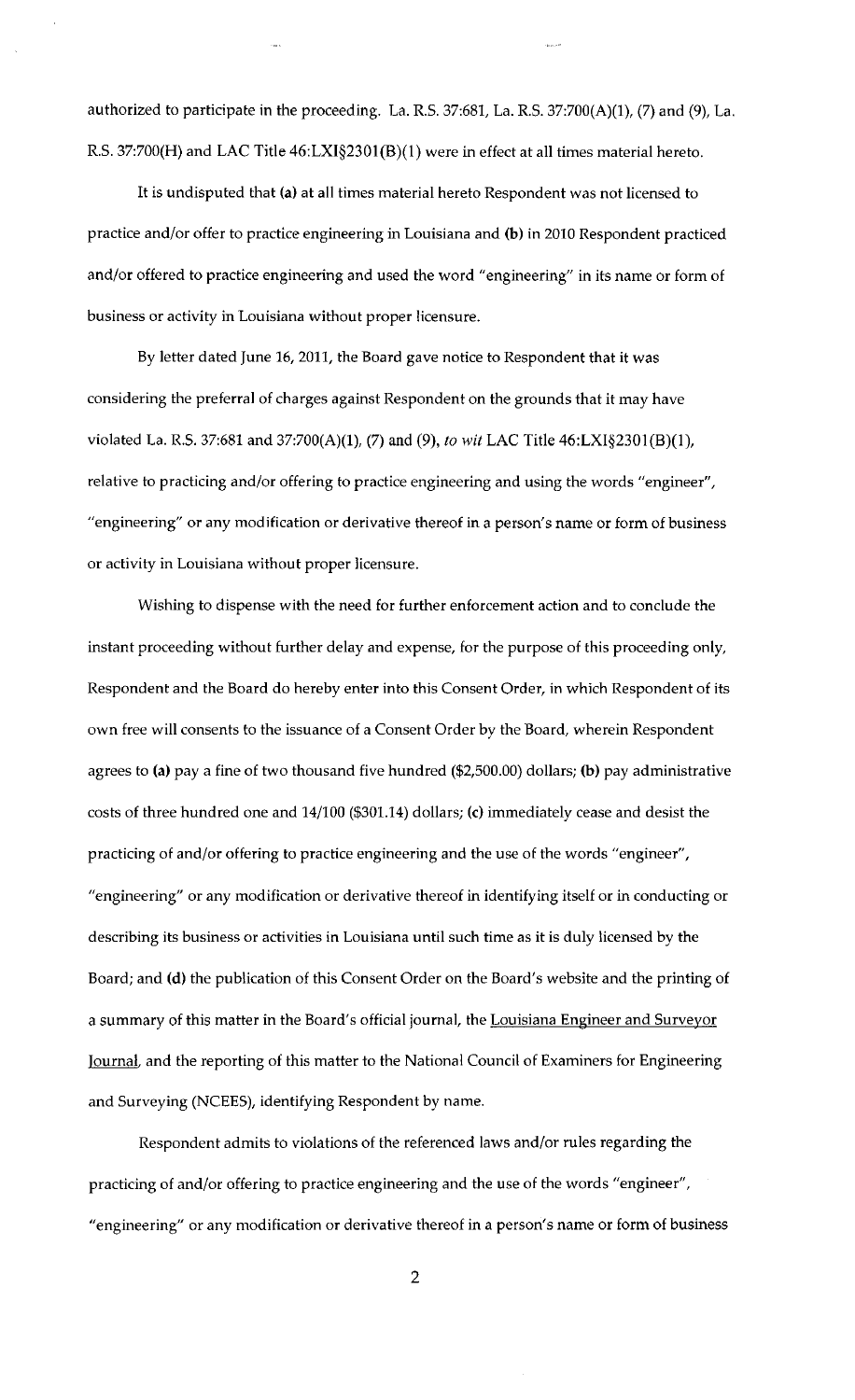or activity in Louisiana without proper licensure. Respondent acknowledges awareness of said laws and/or rules and states that it will comply with all applicable laws and rules henceforth. Respondent has been advised of its right to be represented by counsel before the Board and/or to appear at any hearing personally or by counsel and to present witnesses and evidence in its own behalf, and it hereby waives this right and its right to appeal; and it states affirmatively that it has been afforded all administrative remedies due it under the law.

Therefore, in consideration of the foregoing and by signing this Consent Order, Respondent does hereby waive its right to a hearing before the Board, to the presenting of evidence and witnesses in its behalf, to Findings of Fact and Conclusions of Law in this case, and to judicial review of this Consent Order.

Respondent hereby represents (a) that it fully understands the meaning and intent of this Consent Order, including but not limited to its final and binding effect, (b) that it has voluntarily entered into this Consent Order and that no other promise or agreement of any kind has been made to or with it by any person whatsoever to cause the execution of this instrument and (c) that the sanctions set forth in this Consent Order do not prevent the Board from taking further disciplinary or enforcement action against Respondent on matters not specifically addressed in this Consent Order.

WHEREFORE, the Louisiana Professional Engineering and Land Surveying Board and Respondent agree that:

1. Respondent shall pay a fine of two thousand five hundred (\$2,500.00) dollars, which shall be tendered to the Board by certified check payable to the Board, due upon the signing of this Consent Order; and

2. Respondent shall pay administrative costs of three hundred one and 14/100 (\$301.14) dollars, which shall be tendered to the Board by certified check payable to the Board, due upon the signing of this Consent Order; and

3. Respondent shall immediately cease and desist the practicing of and/or offering to practice engineering and the use of the words "engineer", "engineering" or any modification

3